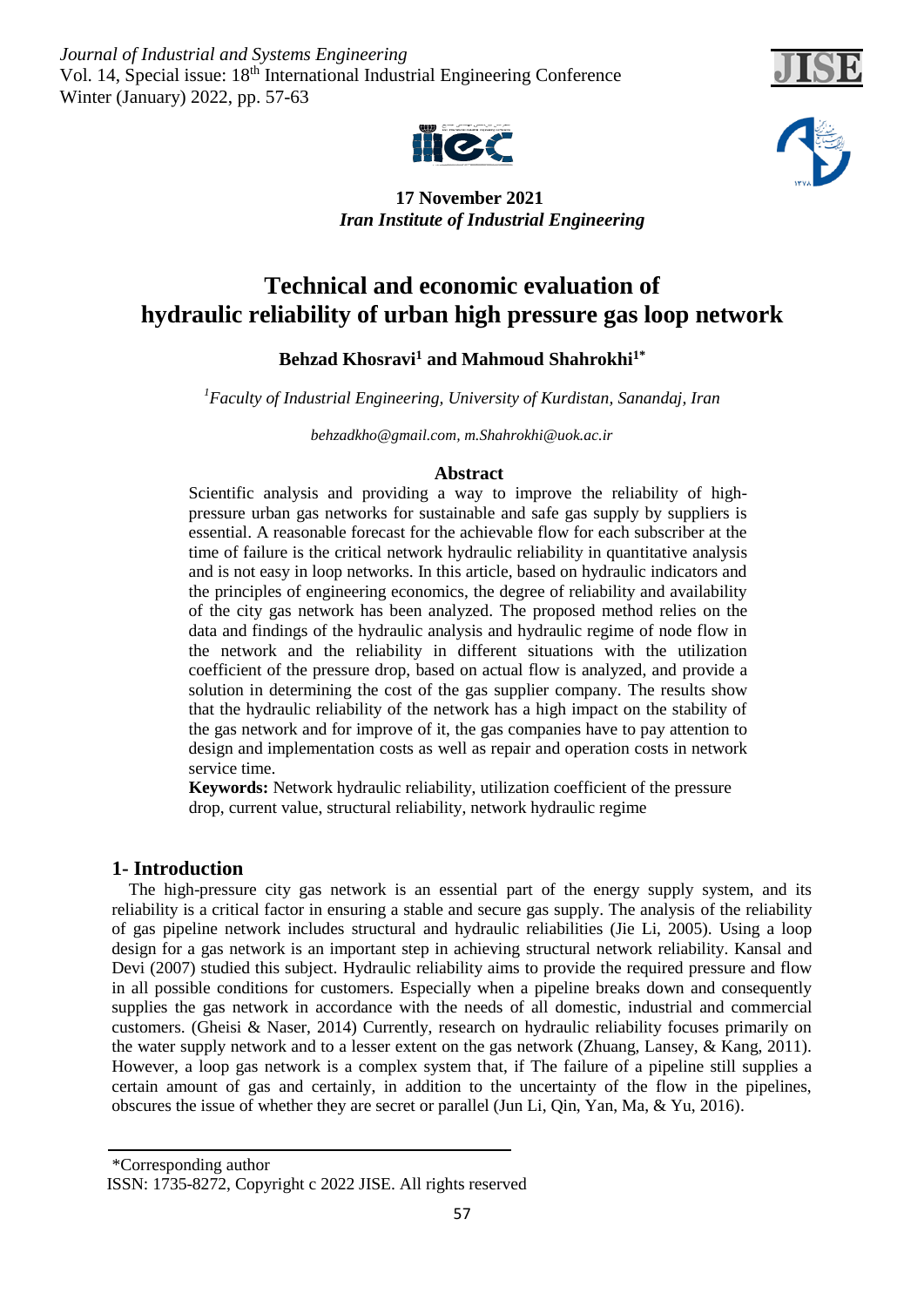On the other hand, increasing the reliability of a network requires money and increasing design coefficients that make it difficult to decide on the degree of this reliability and make technical and financial analysis necessary.

#### **2- Theory of hydraulic reliability and hydraulic specifications of the gas network**

 The city's high-pressure gas network includes a large number of pipelines, non-piping connections, and valves. As a network is often configured as a loop, a more reliable and stable gas supply is ensured. If any of the pipelines fail, it is necessary to disconnect and repair this component. In this case, the network must meet part or all of customers' needs, so the integrity of a network depends on its service capacity, and the theory of reliability can be used to assess ability. Customer node hydraulic reliability and network hydraulic reliability are two common indicators for measuring network service capacity (Abunada, Trifunović, Kennedy, & Babel, 2014).

$$
R_j = \frac{Q^{\text{avl}}}{Q} \tag{1}
$$

$$
R_{net} = \frac{\sum_{n} Q^{avl}}{\sum Q_{j}}
$$
 (2)

Here j is any customer nodes and  $R_j$  is the hydraulic reliability of the node.  $Q^{avl}$  is the actual amount of gas consumed in nm j in units of  $N_{\overline{h}}^{m^3}$ . Q<sub>j</sub> is the required amount of node j, and n is the number of network nodes. R<sub>net</sub> is the hydraulic reliability of the network. In the usual case, when none of the pipelines are damaged, it is assumed that the network provides the rated current required by all customers. In this case, the pressure and required flow by all customers and the reliability of the node are provided, and the values of  $R_i$  and  $R_{net}$  are equal to one. In the event of a breakdown, each pipeline has its own breakdown rate and follows a lifetime curve known as the "bathtub" during service life (Majid, Mohsin, & Yusof, 2012). Suppose a pipeline breaks down due to corrosion, wear or collision with a third party, etc. In this case, the pipe is disconnected from the network for repair and in this case the service capacity is affected. As a result, not all nodes may be able to provide nominal current for customer nodes, and therefore the actual current of nodes is less than the nominal current. The complexity of the loop network also makes it more difficult to identify which node is affected. Therefore, in analyzing the hydraulic reliability of the network, it is necessary to determine the actual current of each node in any failure situation, which of course is not an easy task. In a city gas network, each node is in fact a pressure reducing station that is connected to a high pressure network and supplies gas to domestic, commercial or industrial customers, so each station can be considered as a consumer in Considered. The high pressure gas network was also considered as a system with node flow and not torque flow. In some nodes, the pressure affects the flow of the pressure reducing station. If the inlet pressure of the station is less, the regulator will have a performance problem and will not be able to supply enough gas to the design level, and therefore  $R_i$ and  $R_{net}$  will be less than one (Jun Li et al., 2016).

 Uncertainty about the flow direction is the distinguishing feature for distinguishing a tree network from a loop network. When each pipe breaks down, it needs to be disconnected from the network, and the amount of natural gas in some of the pipes changes. Also, by making changes in the direction of flow, ambiguity in the series or parallel relationships between pipelines remains and, consequently, increases the complexity of network computing. As the number of loops increases, the network's hydraulic reliability analysis increases, and the principle of balance between parallel pipelines becomes difficult. In addition, due to the relationship between node pressure and node current, it is more difficult to calculate the actual node current in a loop network than in a tree network. Given that for hydraulic analysis of the network, it is necessary to calculate the node flow. Because only concerning the node's current, the pressure of the unknown node can be extracted and vice versa. Jun Li et al., (2016) proposed several methods; however, due to their weaknesses and non-compliance with the experimental results, a new, more consistent approach with the findings and engineering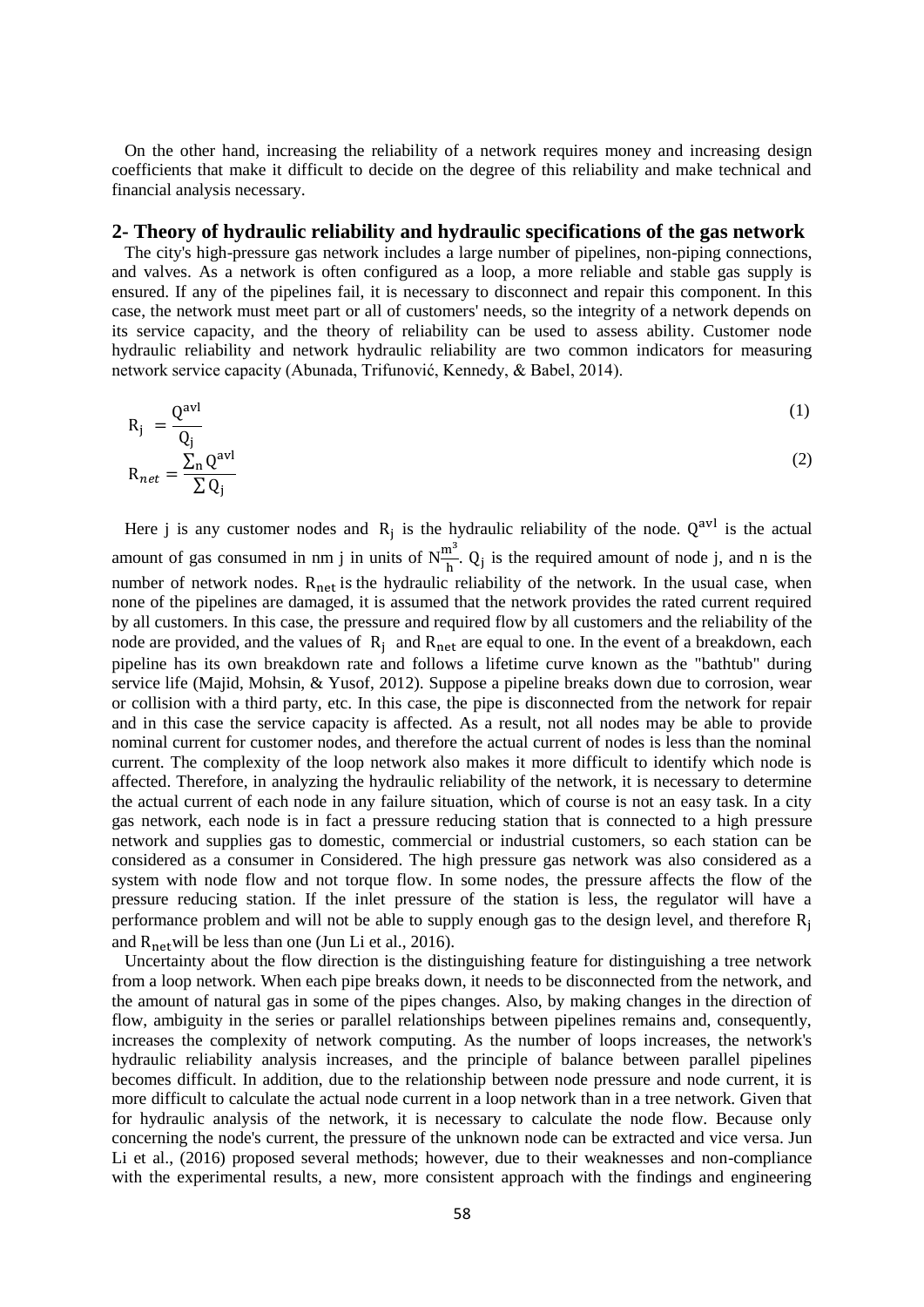experiences is required. In this method, with the help of the equilibrium equation of nodes, the actual flow and pressure of each node is determined and based on it, the hydraulic reliability of the network and nodes is calculated.

#### **3- Hydraulic reliability of the network system**

 Network hydraulic reliability is related to the overall service capacity of the network to meet the needs of all consumers. It is a crucial issue for gas supply companies to consider. During network operation, the network design and pipeline parameters are difficult to modify with design-time methods. The main reason for the decrease in the hydraulic reliability of the network during breakdowns lies in the index of "the utilization coefficient of the pressure drop" The pressure drop in the network is due to the reduction of "designed pressure storage." In a high-pressure gas network, the "pressure drop utilization coefficient" can be expressed by equation (3) (Jun Li et al., 2016).

$$
\varphi = \frac{\Delta P_{\rm s}}{\Delta P_{\rm r}}\tag{3}
$$

 $\varphi$  is the coefficient of use in the pressure drop,  $\Delta P_r$  is the pressure drop in the normal state in terms of Mpa, and  $\Delta P_s$  is the available pressure drop in terms of Mpa2. The lower the index, the higher the "designed pressure reserve" of the network, which requires design modification, increased pipe diameter, etc. It requires a higher cost, and gas companies need to decide on a cost-effective price.

#### **4- Example**

 Applying the proposed approach for a simple two-loop network demonstrates the capability of the method. The method is suitable for problem-solving and can also be used for more complex networks. Figure (1) shows a high-pressure gas network. Seven branches (1) to (7) are high-pressure pipelines. The pipeline branches are equipped with two valves at both ends to disconnect them from the leading network if required. Circles 1 to 5 indicate the consumer nodes; five pressure relief stations (strongmedium) supply gas to domestic, commercial, or industrial subscribers. Node 6 is the central gas supply station.

 The directions in the grid indicate the flow of gas in the normal state. In the normal condition, the pressure of node six is kept constant at 4 MPa, and the current value of each node is 1000 Nm^3/h, and the minimum pressure in the network is 2.5 MPa.



**Fig. 1.** High-pressure city gas loop network

 Table (1) presents the results of breaking pipeline (2). Failure leads to a decrease in flow in node two and remains the same in other nodes. If the network pressure storage cannot compensate for the pressure drop, the pressure drop due to line failure (2) due to the mechanical property of the station reduces the flow of station number 2. Finally, both the hydraulic reliability of Consumer Node 2 and the hydraulic reliability of the network are reduced to less than one. The hydraulic reliability of the network using the proposed method is only 0.879, which is consistent with engineering results and experiences.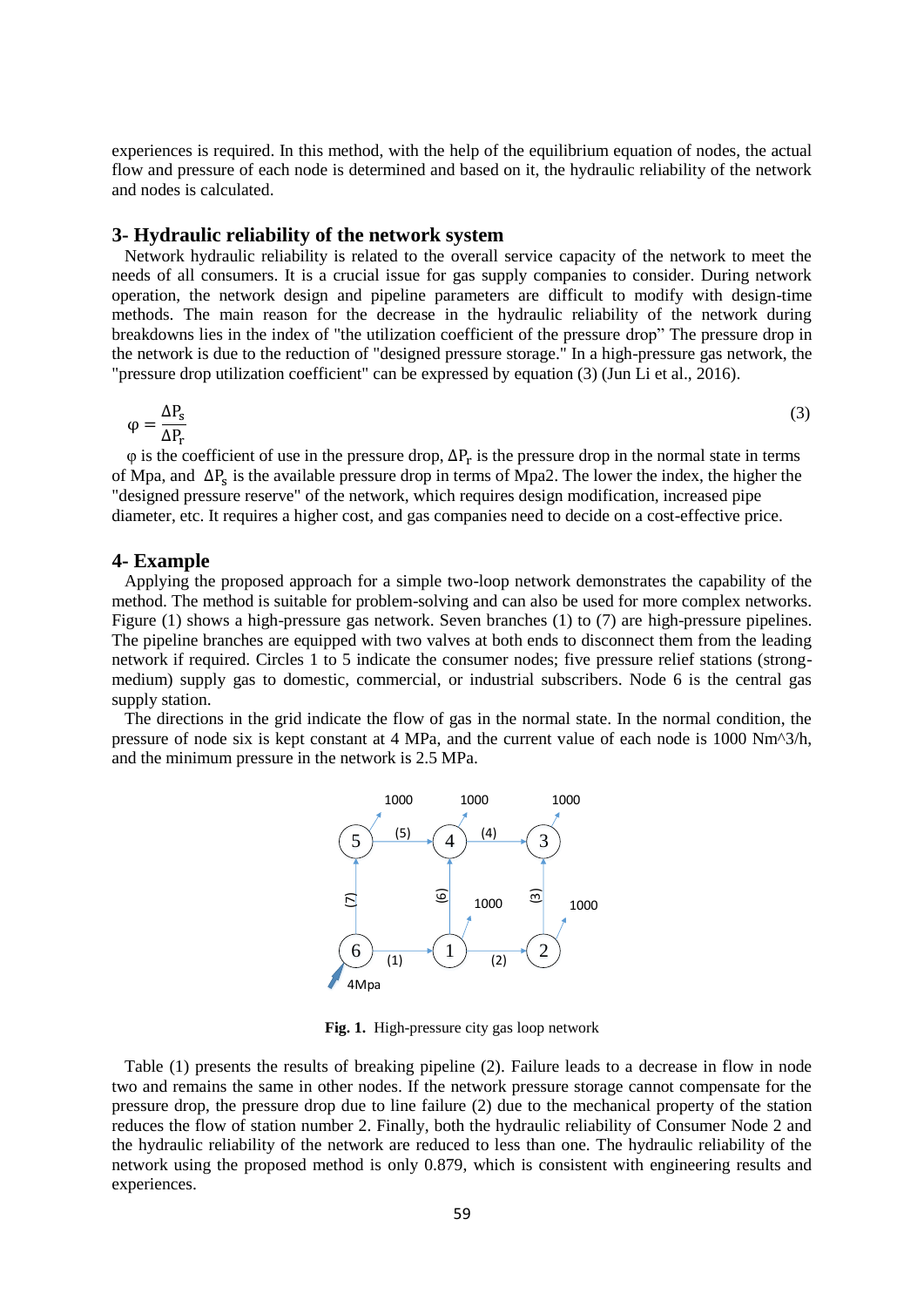| Node number                                                                |       | $\overline{2}$ | 3    |      | 5    |
|----------------------------------------------------------------------------|-------|----------------|------|------|------|
| Actual current of node $Q^{\text{avl}}$ in terms of<br>$N^{\frac{m^3}{2}}$ | 1000  | 393            | 1000 | 1000 | 1000 |
| Actual pressure of node P in terms of Mpa                                  | 3220  | 2507           | 2542 | 2951 | 2220 |
| Hydraulic reliability of $R_i$                                             | 1.0   | 0.39           | 1.0  | 1.0  | 1.0  |
| $R_{\text{net}}$ network hydraulic reliability                             | 0.879 |                |      |      |      |

**Table 1.** Hydraulic reliability of the network in case of failure of line number (2)

 It is convenient to use this method to analyze the hydraulic reliability of the grid system while each pipeline is damaged. As shown in figure (2), different pipeline failures have different effects on network hydraulic reliability. With pipe failure (1), the greatest impact is made on network reliability and reaches less than 0.496. Pipeline (3) shows different behavior and network reliability in case of failure of this pipeline decreases to 0.998. The following results are extracted. 1. A failure in a node may lead to a reduction in current throughout the network, but the degree of reduction varies. Lines (1) and (7) may cause further reductions because they are directly connected to node 6, which is the main gas supply station. 2- The amount of gas flow of the lines in normal conditions has an effect on the overall flow of the network at the time of failure of that line and has the greatest impact on the hydraulic reliability of the network. However, the flow reduction due to the failure of each pipeline is not equal to the amount of current flowing through it under normal conditions. This result provides a simple qualitative tool for qualitative analysis of network hydraulic reliability.



**Fig.2.** Hydraulic reliability of the network in the event of failure of each of the pipelines 1-7

 Now, using equation (3) and the data of the above example, the "pressure drop utilization coefficient" is calculated:

$$
\varphi = \frac{\Delta P_s}{\Delta P_r} = \frac{4^2 - 2.543^2}{4^2 - 2.5^2} = 97.8\%
$$

 The utilization coefficient indicates that the available pressure drop is used normally and can help reduce the level of investment in the network. However, as with some lines, the total current resistance increases and the network is unable to pass the amount of gas required for the consumer nodes. Providing more real current resistance will cause more available pressure drop. As in the previous example, the hydraulic reliability of the network reached 0.496 with line failure (1). Assume that the pressure drop utilization coefficient in the previous example is 0.5 in the network design. So network reliability when line (1) breaks down is shown in figure (3). Compared to figure (2), the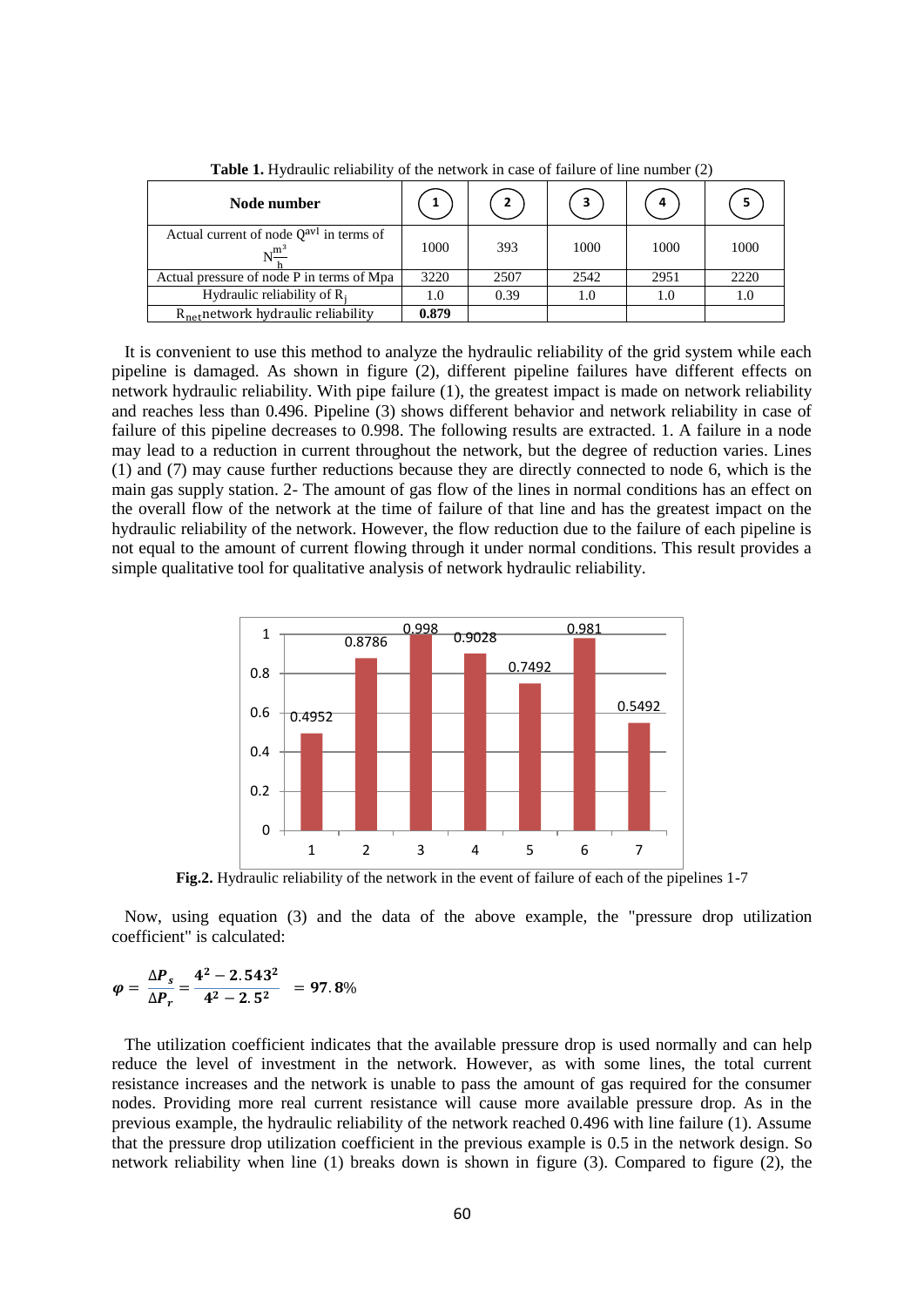hydraulic reliability of the network has clearly improved from 0.496 to 0.655. Especially with the failure of lines 2, 3 and 4, the hydraulic reliability of the network remains the same.



**Fig 3.** Hydraulic reliability of the network with a coefficient of "use 0.5" in case of failure of lines 1-7

In general, to improve the hydraulic reliability of the network to meet the needs of consumers in different conditions, the pressure drop utilization coefficient should be small enough to increase the pressure storage, which is expanded by adjusting the network design. Pipe diameter and other measures can be taken. The improved reliability is comparable to the network's reliability in the first case. It is essential to consider the level of "utilization coefficient" due to changes in pipeline design and network design. It has a lot. In the next section, the technical and economic evaluations of the two plans have been calculated and compared.

# **5- Technical-financial analysis to select the appropriate "utilization coefficient of the pressure drop" in the design of the gas network**

 As mentioned in the previous sections, any change in network design to improve and increase network capacity requires a higher cost, which will undoubtedly make it challenging to decide on the price. It means that the gas supplier company selects the appropriate the utilization coefficient of the pressure drop, according to the "cost-benefit" principle. In this section, an attempt has been made to examine the cost due to the improved capacity level in a line failure (1). To compare the two cases, the average annual failure rate of the lines should be calculated. According to the reference results (Jun Li, Yan, & Yu, 2018), the failure rate (Km.a) is 0.000214, and if the total length of the lines is 200 Kilometers to be considered. The failure rate during the network and per year is 0.0428. The costs of pressure drop and gas cut-off are varied and include direct and indirect costs. Direct prices include the cost of repairing a damaged pipeline, the cost of restarting, and indirect costs include a wide range of expenses that are difficult to calculate. The company must consider the cost of lost sales, cost of penalties for non-supply of gas that the consumer may have considered in the sales contract, cost of company credit and environmental consequences, safety costs, etc. Another influential factor is the duration of the pipeline repair. It is the time required from failure detection to returning the pipeline to its regular operation, which includes failure detection time, failure location, Reworking and repairing, restarting the channel, etc. This time depends on the level of management of the company, maintenance equipment, and maintenance capability in each company. Therefore, the repair rate of all pipelines in a particular company is the same for different lines. Because other gas companies have different levels of management, repair equipment, and repair capabilities, the repair rate of each company's pipeline is obtained according to the average failure rate of that company. In general, the pipeline repair rate is a specific ratio of the average failure rate of that company and is in the form of the following function (Jun Li et al., 2018):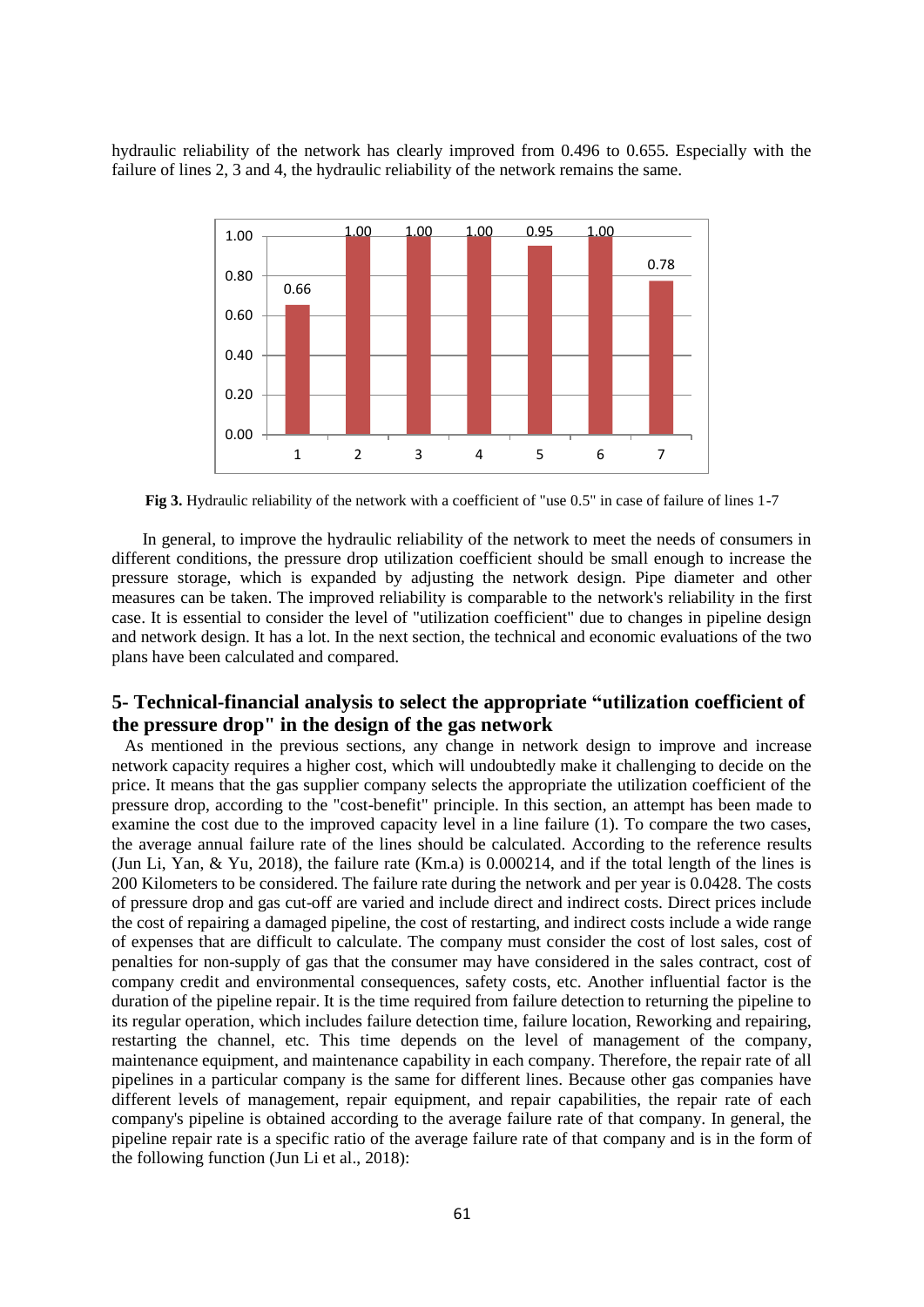$\mu = (10 \sim 1000) \overline{\lambda}$ 

μ In the above equation, the pipeline repair rate is a company. Depending on the management level, the repair technology, and the repair capacity in the pipeline repair.  $\bar{\lambda}$  is the average failure rate of network pipelines. In this example, this index is considered 1 day. If the costs are as follows, we solve the problem: Direct cost: Repair each breakdown in one day (including human resources, equipment, and machinery costs, gas wastage and restart (\$ 10,000 per repair breakdown) Indirect cost: Indirect cost is usually considered to be two to three times the cost, although in some cases prices are considered more or less (here lost per cubic meter of flow It is estimated at \$ 40 due to network failure. Breakdown cost in a year includes the sum of direct and indirect costs that are multiplied by the breakdown rate.

$$
\bar{\lambda} * (D + I * RF) \tag{5}
$$

Here  $\bar{\lambda}$  is pipes averge failure rate, and D is direct cost of pipeline repair. I is indirect cost due to reduced flow and RF is reduced flow rate (cubic meters). By increasing the "utilization factor," only the hydraulic reliability of the network decreases. But the failure rate due to the structural reliability of the network does not change (Jun Li et al., 2018). On the other hand, the flow rate Missing is different in two scenarios and with a usage factor of one, on average, so the total annual cost of repairs in one year in two scenarios is as follows:

| Coefficient<br>of use | Average lost<br>current (cubic<br>meters) | The average<br>network<br>failure rate | Direct repair<br>cost (dollars) | Indirect cost per<br>cubic meter of lost<br>current (dollars) | The total<br>annual cost<br>of failure |
|-----------------------|-------------------------------------------|----------------------------------------|---------------------------------|---------------------------------------------------------------|----------------------------------------|
|                       | 1032.85                                   | 0.0428                                 | 10000                           | 150                                                           | 7058.9                                 |
| 0.5                   | 425                                       | 0.0428                                 | 10000                           | 150                                                           | 3156.5                                 |

**Table 4.** Calculation of the average annual cost due to failure in networks with different utilization coefficients

 If we consider the service life to be 50 years, and to simplify the problem, we think the average rate of network failure, which does not change much during this period (Jun Li et al., 2018), to be constant. Then we can calculate the cost difference between the two scenarios from the current value. To calculate the flow value, we consider the annual interest rate to be 10%. Then the difference in the cost of repairs according to the current value is equal to \$ 71,242, which means that if the reduction of the "utilization rate" is less than this amount, it is a good option for the company. 6- Sensitivity analysis of decision parameters:

 Increase in indirect costs: If the cost doubles to \$ 300 per cubic meter of lost current, then the present value of the difference between the costs of repairing faults in two networks with different utilization rates will be \$ 142,458. It shows that the increase in these costs, mostly related to customers, directly affects the total cost of repairs. Whereas if the direct cost of repairs changes from \$ 10,000 to \$ 20,000, the current average value of the difference in repair costs will not change significantly. Also, consider the average failure rate that has reached about 0.08 in recent years (Jun Li et al., 2018). The current value surpasses about \$ 133,163, almost twice the original value, indicating that this parameter also significantly impacts decision-making. The assumption that the breakdown rate is constant in different years is incorrect. According to the results, another interesting point can be extracted: if the indirect costs of repairs resulting from company credit, penalties for nonservice, environmental costs, and customer satisfaction are more tangible for the company. , The company will be more willing to spend to reduce the utilization rate in pressure drop and consequently increase the hydraulic capacity of the network, which means that the company is more inclined to maintain gas stability.